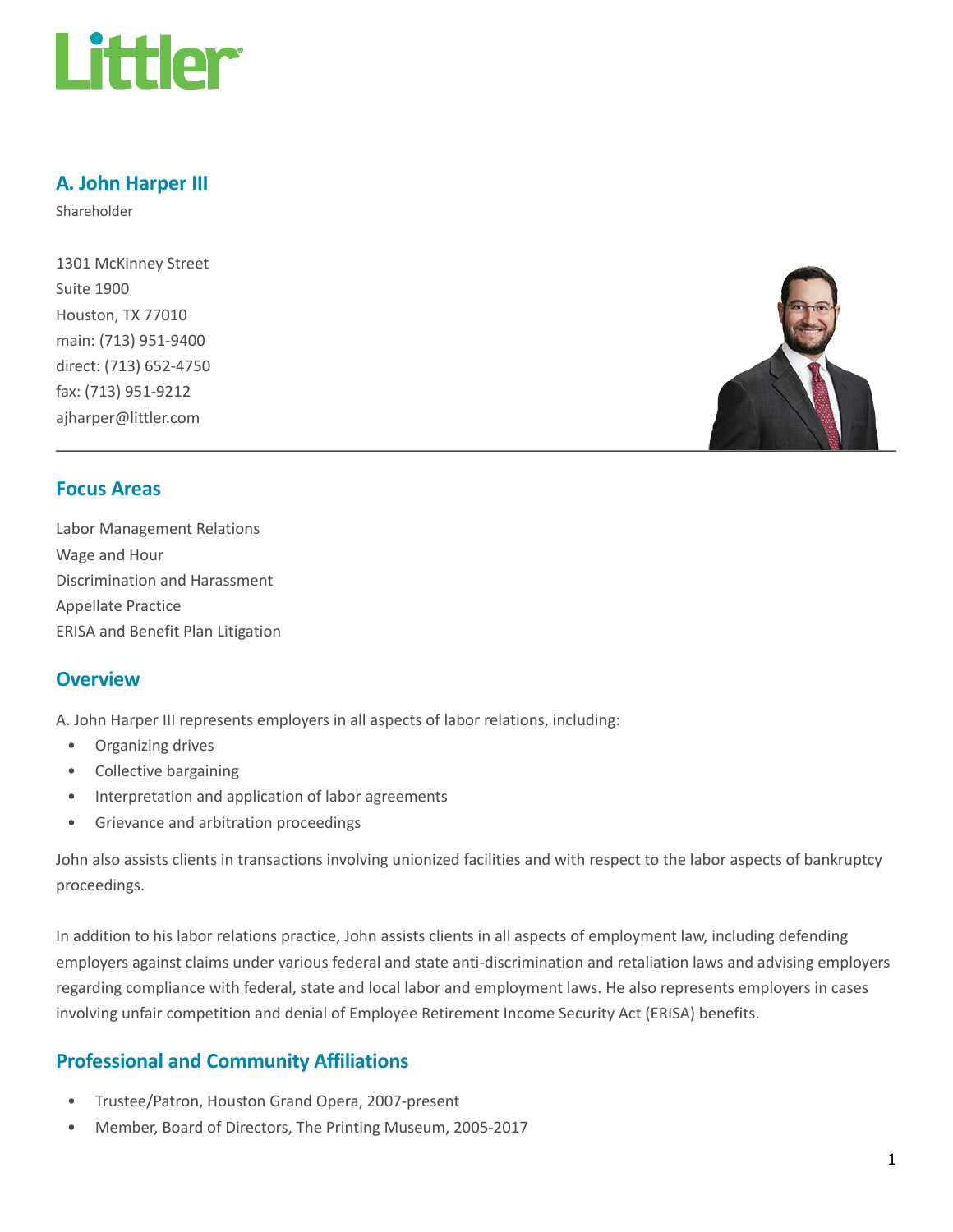

- Chairman, The Printing Museum, 2011-2012
- Secretary, The Printing Museum, 2009-2011 and 2013-2017
- Member, Board of Directors, Tanglewood Homes Association, 2011-2014
- Member, Board of Directors, Texas Woman's University Foundation, 2009-present

#### Recognition

- Named, The Best Lawyers in America©, 2018-2020
- Named, Rising Star, Texas, Super Lawyers, 2007-2014
- Named, Recommended Lawyer, Labor Management Relations, Legal 500 United States, 2016

#### Education

J.D., Southern Methodist University, Dedman School of Law, 2001, cum laude

B.A., Washington and Lee University, 1998, cum laude

## Bar Admissions

Texas

## **Courts**

- U.S. Court of Appeals, 5th Circuit
- U.S. District Court, Southern District of Texas
- U.S. District Court, Eastern District of Texas
- U.S. District Court, Western District of Texas
- U.S. District Court, Northern District of Texas

## Publications & Press

If You Want the Benefits of an Arbitration Agreement, Say So Littler ASAP April 1, 2020

#### COVID-19 and the Rights of Essential Businesses When Employees Strike

Littler ASAP April 1, 2020

## NLRB Joint-Employer Rule Restores "Substantial Direct and Immediate Control" Test Littler ASAP February 25, 2020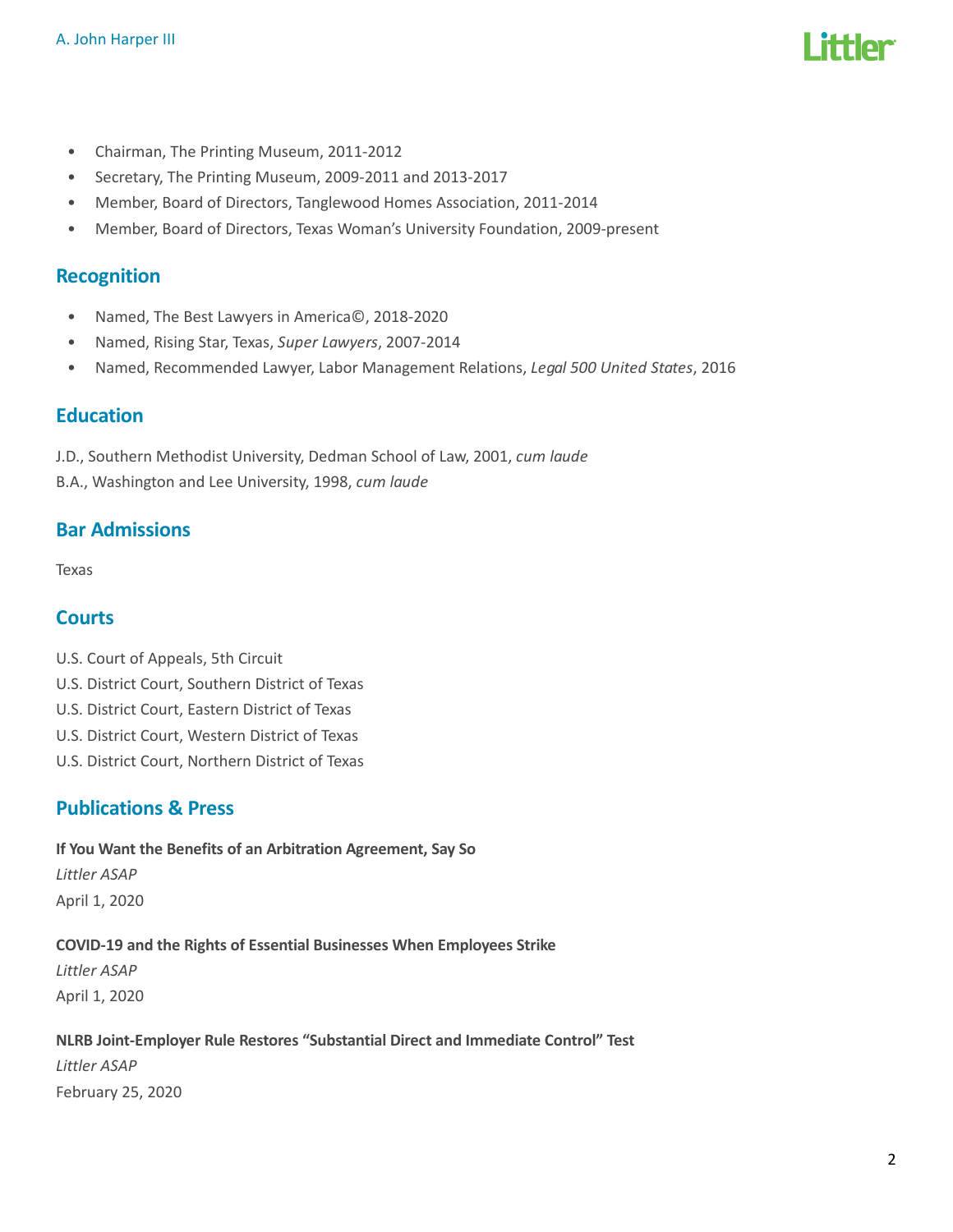

#### Best Lawyers in America© 2020 Edition Honors More Than 200 Littler Lawyers; 14 Named Lawyer of the Year

Littler Press Release August 15, 2019

#### Three Emerging Labor and Employment Risks in M&A Transactions

Texas Lawyer April 8, 2019

#### Best Lawyers in America© 2019 Edition Honors More Than 200 Littler Lawyers

Littler Press Release August 15, 2018

#### Best Lawyers in America© 2018 Edition Honors More Than 200 Littler Lawyers

Littler Press Release August 17, 2017

#### Littler Ranks in The Legal 500 United States Guide

Littler Press Release June 20, 2016

#### Littler Adds Experienced Labor Management Relations Attorney A. John Harper III to the Houston Office

Littler Press Release August 12, 2014

#### EEOC Looks To Limit Severance Agreements With Litigation

Law360.com March 18, 2014

NLRB Roundup Employee Relations Law Journal Summer 2013

Employment Law Texas Tech Law Review 2013

## NLRB Developments: New Election Rules, Class Action Waivers and (Maybe?) Recess Appointments Employee Relations Law Journal Summer 2012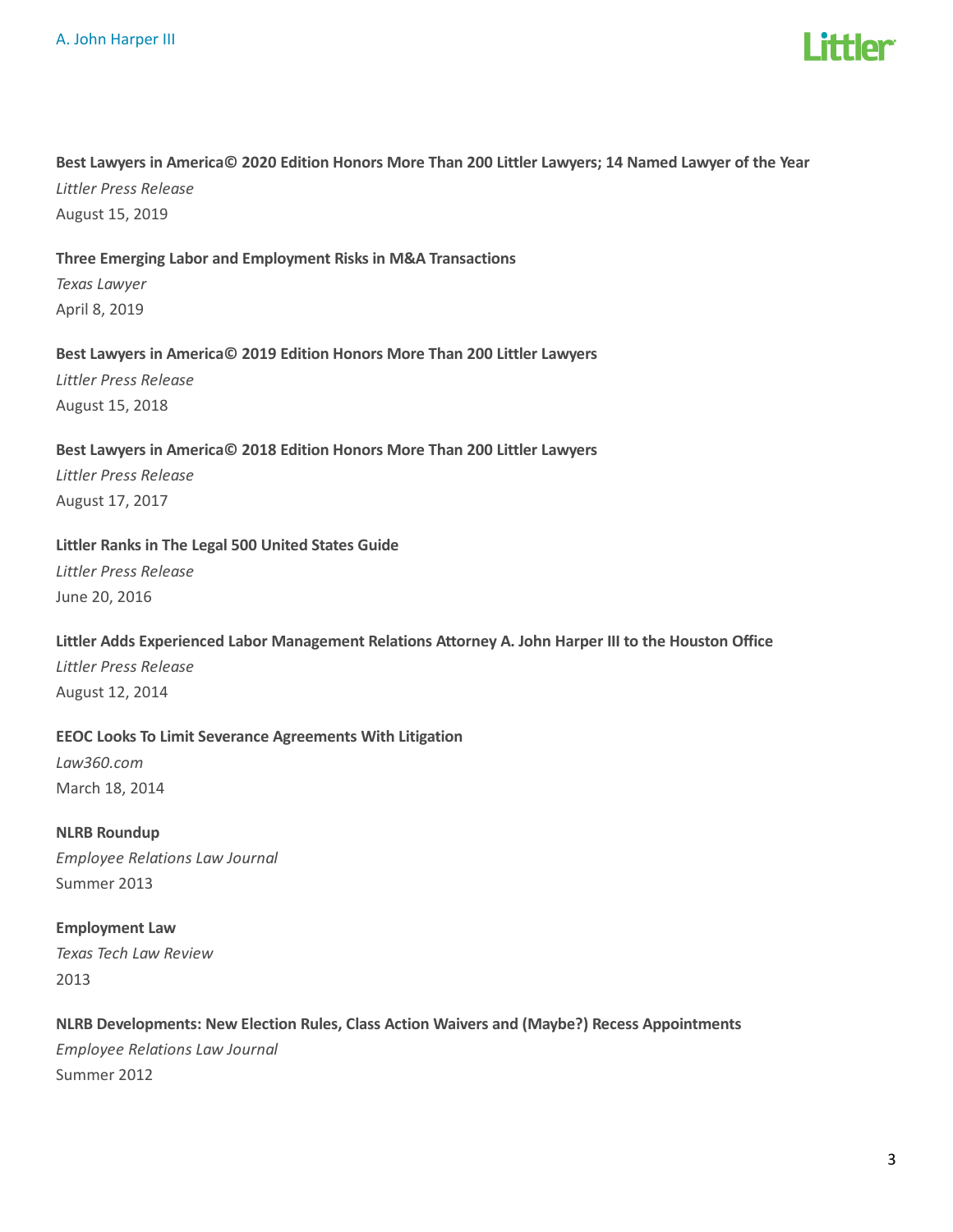# **ittlor**

## Carrots, Not Sticks, to Fend off Unions Executive Counsel Magazine

April/May 2012

## Speaking Engagements

Love Your Lawyer: Littler Lawyers Answer Your Most Burning Labor and Employment Questions Houston, TX February 11, 2020

2016 Houston Employer Conference Houston, TX August 11, 2016

#### NLRB Enforcement Initiative 2016: The Impact on Non-Union Workplaces

Houston, TX April 20, 2016

#### 2015 Houston Employer Conference

Houston, TX August 13, 2015

## New Year, New Regulations: An Update of the New Regulations Enacted by the NLRB Houston, TX February 10, 2015

## The 2014 Houston Employer Conference Houston, TX

August 14, 2014

## Protected, Concerted Activity in the Age of Social Media

The Center for American and International Law May 2014

## Why not Take All of Me, The National Labor Relations Board's Specialty Healthcare Decision

Developing Labor Law Committee Mid-Winter Meeting - American Bar Association (ABA) February 2014

## Protected, Concerted Activity in the Age of Social Media

The Center for American and International Law May 2013